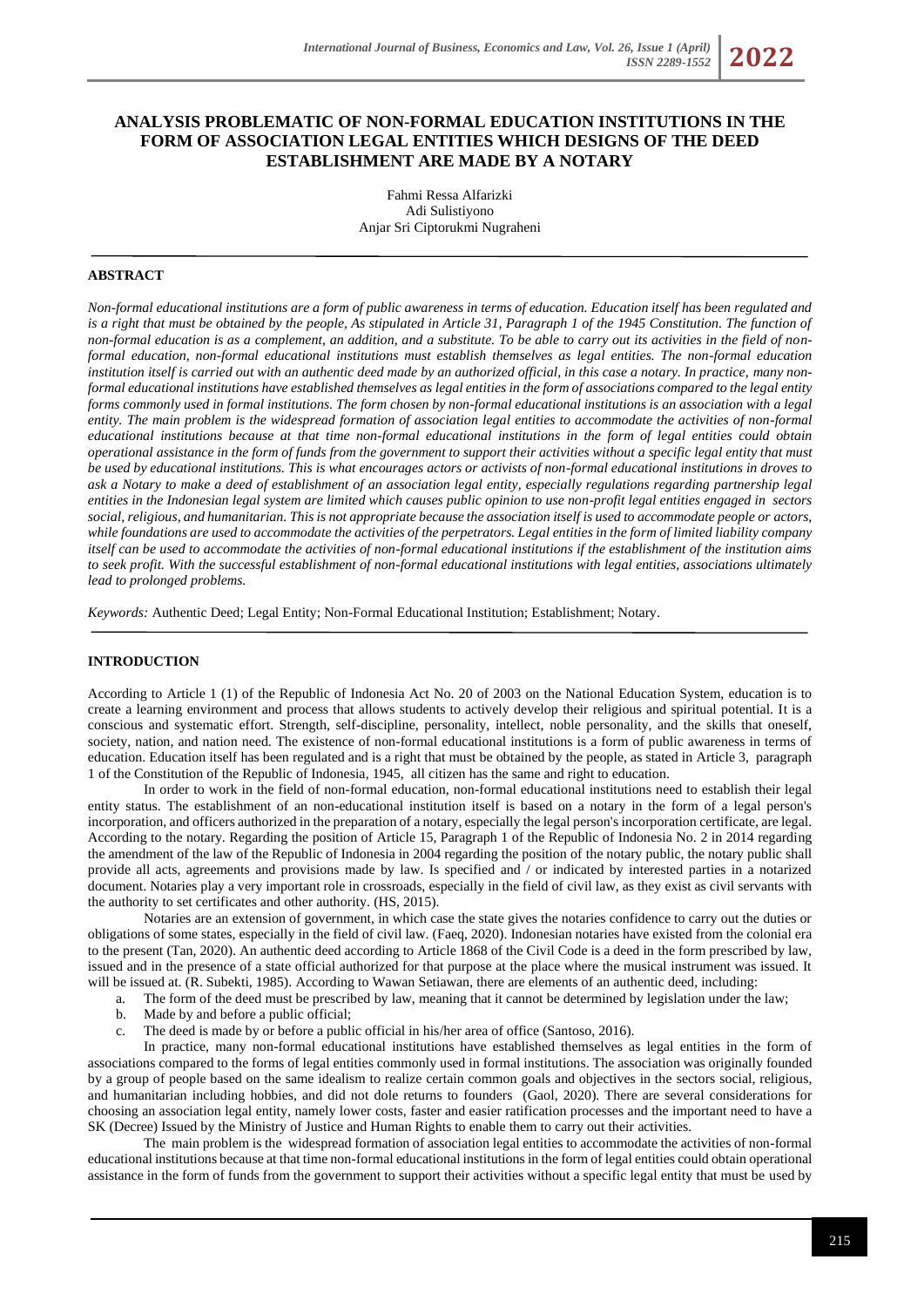

educational institutions. This is what encourages actors or activists of non-formal educational institutions in droves to ask a Notary to make a deed of formation of a legal entity association, as an extension of the government to carry out the law, especially in the field of civil law. problems related to the establishment of association legal entities to accommodate non-formal educational institutions, especially previously related to association legal entities in the limited Indonesian legal system that generate public opinion using any non-profit legal entity that is engaged in sectors social, religious, and humanitarian. Over time, in relation to legal entities, associations, legal associations, cannot be used to accommodate non-formal educational institutions in carrying out their activities, then it is recommended to conduct new establishments using other legal entities. Nevertheless, until now there are still many non-formal educational institutions that are still in the form of association legal entities which cause ongoing problems. The purpose of this study is to provide understanding and information to the public, especially the public or business actors engaged in non-formal education related to the appropriate form of legal entity to accommodate non-formal educational institutions that are expected by the community and or business actors to play an active role in the formation of a business entity that is right in Indonesia.

#### **RESEARCH METHOD**

The writing used is library research or library method, so it is called normative legal writing. According to Peter Mahmud regarding normative Investigation, normative legal investigation is the process of finding the rule of law, legal principles, and the jurisprudence to answer related legal issues. (Mahmud, 2008). Normative research relies on written studies or sources from secondary data and legal materials such as legislation, court decisions, legal theory, literature, legal journals, and legal documents. The methods used in this study are normative and legal. That is, legal research conducted through the study of library materials or secondary data as the basis of the study, in accordance with the regulations associated with the issues discussed. (Soerjono Soekanto, 2006). Applicable laws regarding legal entities in Indonesia and the proper use of these legal entities to accommodate the activities of non-formal educational institutions which designs of the deed establishment are made by a Notary.

#### **RESEARCH RESULT**

Business entities in Indonesia consist of 2 forms, namely those that are not legal entities and those that are legal entities. Business entities that are not legal entities are divided into individual business entities and partnerships. Individuals include Trading Businesses (UD) while partnership business entities include Maatschaap, Firms, Limited Liability Companies (Commanditaire Vennootschap). Then, business entities that are legal entities can be divided into legal entities that aim to be profit-oriented, including Limited Liability Companies and Cooperatives and non-profit legal entities which include Foundations and Associations. According to Subekti, a legal entity is an entity or association that can have rights and act like a human being, and has its own wealth, can be sued or sued before a judge (Ali, 2014).

The national education system in Indonesia consists of 3 parts, namely formal education, non-formal education and nonformal education. According to the Law of the Republic of Indonesia No. 20 of 2003 On the National Education System, Article 1, Paragraph (11), formal education is a structured and multi-level educational path that includes basic education, lower secondary education and higher education. According to the Republic of Indonesia Law No. 20 of 2003 On the National Education System, Article 1, Paragraph (13), informal education is the path of family and environmental education. According to the Law of the Republic of Indonesia No. 20 of 2003 On the National Education System, Article 1, Paragraph (12), non-formal education is an educational path outside of formal education which can be exempted in the following ways: structured and multi-level formula and that is exclusively for citizens, those who need education and services that replace, supplement and/or supplement formal education to support lifelong learning. As explained above, the existence of non-formal educational institutions here is the community's awareness of the importance of education. In addition to this, nonformal educational institutions are a tangible form of the 1945 Constitution of the Republic of Indonesia where everyone has the right to education.

The function of non-formal education according to Sudjana in his book suggests that non-formal education functions: Complement school education, non-formal education presents a set of fixed curriculum needed in accordance with regional and community situations

Supplement (additional), non-formal education provides educational opportunities for those who have completed formal education but in different places and times

Substitution for school education, non-formal education can replace the function of schools, especially in areas that have not been reached by the school education program (Sudjana, 2004).

The forms of non-formal educational institutions scattered in Indonesia are divided into several types, such as:

- a. Course and Training Institute (LKP)
- b. Study Group
- c. Playgroup
- d. Community Learning Activity Center (PKBM)
- e. Taklim Council
- f. Early Childhood Education (PAUD)
- g. Smart House
- h. Joint Study Center
- i. Tutoring Institute

As a public official who is involved in making authentic deeds, a Notary has the duty and authority to make a deed of establishment of a legal entity and is registered online through the Legal Entity Administration System (SAHB) so that it is registered and registered with the Directorate General of Legal Administration of the Ministry and Human Rights. Republic of Indonesia, so that business actors in non-formal educational institutions who come to a notary to make a deed of establishment and register the non-formal educational institution as a legal institution to get BOP (Education Operational Assistance) for non-formal educational institutions flock to the Notary to make deed of establishment of a legal entity in the form of an association legal entity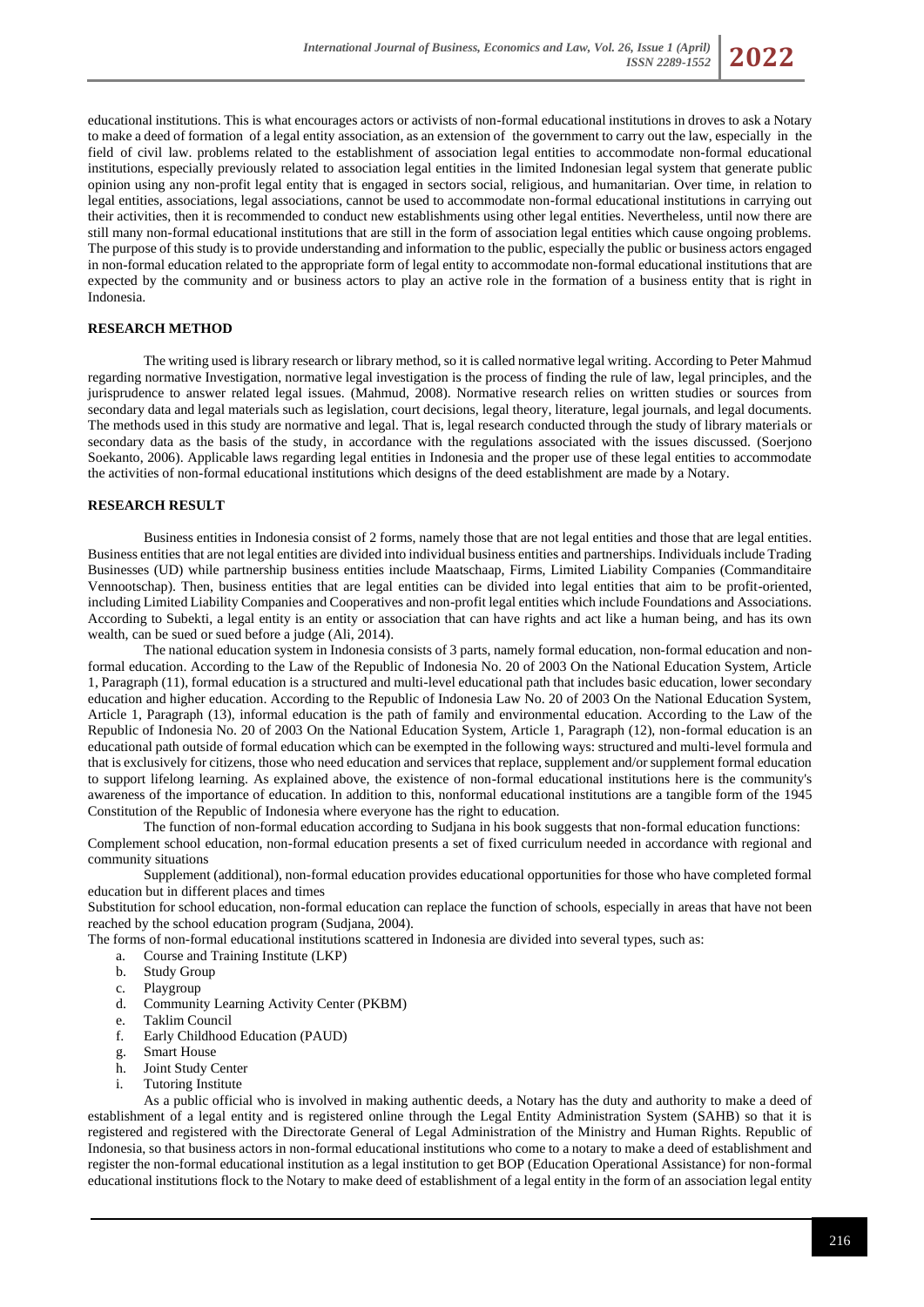which at any time the assistance can be disbursed for non-formal educational institutions that are already legal entities. In practice, many business actors in the field of non-formal education who face a notary choose as a legal entity association to accommodate the activities of educational institutions to form themselves as legal entities of associations. This is based on several considerations such as lower costs, the most important of which has been getting a SK (Decree) by the Ministry of Law and Human Rights. Furthermore, at that time, the process of ratifying legal entities in associations that accommodated non-formal institutions was very easy and there were no verification requirements from the verifier of the Ministry of Law and Human Rights, in the sense that every submission for ratification electronically by a Notary was immediately received and a decision letter could be printed. Minister (SK Kemenkumham). Verifiers are personnel who are responsible for examining, approving or submitting applications for issuance, violation, and revocation of certificates submitted by the owner (or prospective electronic owner issued by the Electronic Certificate Center (BSrE).

Since the implementation of verification by verifiers, many applications for the establishment of legal entities of associations, especially to accommodate non-formal educational institutions, have been rejected, due to the reason that the aims and objectives are deemed to contain profits that are not in accordance with the basic principles of non-profit social organizations. A formal institution that wants to establish itself as a legal entity, to establish itself as a foundation legal entity against a non-profit nature, but if it is a non-formal educational institution that intends to seek profit in its activities, it is better to establish itself as a legal entity of a Limited Liability Company (PT).

According to Article 1 of the Regulations of the Republic of Indonesia Code and Human Rights No. 6 of 2014 on the ratification of legal entities, an association is a legal entity that is a collection of persons formed to achieve common goals, goals and objectives in the social, religious and humanitarian fields and do not share interests for its members. According to Article 1, Paragraph (1) of the Law of the Republic of Indonesia No. 28 of 2004 Amendment of Law No. 16 of 2001 on Organizations, an organization is a legal entity consisting of separate assets and aimed at achieving certain objectives, in social, religious and humanitarian fields, which has no members. Although both have same goals to go, associations are used to accommodate the perpetrators or activists, while foundations are used to accommodate the activities and activities of the perpetrators.

Unlike foundation legal entities which are regulated by Indonesian Law System, in practice so far the making of association legal entity deeds, notaries still refer to the provisions of Staadsblad Number 1870 Number 64 concerning Legal Entity Associations (Rina, 2016). Previously there was a discourse on the form of educational legal entities specifically regulated which consisted of Government Education Legal Entities (BHPP), Regional Government Education Legal Entities (BHPPD), and Community Education Legal Entities (BHPM) as stipulated in the Law on Educational Legal Entities. However, with the annulment of the BHP (Educational Legal Body) Law by the Constitutional Court (MK) it is intended to strengthen the diversity of educational institutions. This means that the educational unit must be in the form of a legal entity. However, it should not be limited to certain legal entities. There are three things that make a group of people reject the law. First, its presence is considered to eliminate the existence of the foundation which has been contributing to the development of national education. Second, efforts to homogenize educational legal entities are feared to eliminate the uniqueness of education administration, especially those managed by certain community groups. Third, the presence of the BHP Law is considered to have made the cost of education expensive, especially in state universities (PTN) (Wahid, 2010).

In the process of establishing legal entities, associations of non-formal educational institutions, Notaries also experience problems, such as because association legal entities still do not have their own statutory regulations, which causes there to be no standard form or structure of a deed compared to other legal entities. In the format of the Association deed used by a notary, it actually comes from the articles of association that are common in other legal entities. In addition, with the successful establishment of non-formal educational institutions in the form of association legal entities, it creates public perception that non-formal educational institutions to carry out their activities can use association legal entities to accommodate them, this makes Notaries have to socialize and provide an understanding that association legal entities are not suitable for accommodate non-formal educational institutions and are directed to establish themselves as other legal entities. Non-formal educational institutions that have been and are still in the form of association legal entities cause various problems in an Indonesian legal system, such as in order to provide non-formal education, non-formal educational institutions must apply for operational permits to the Education Office while the local Education Office refuses if These non-formal educational institutions are accommodated by association legal entities, where the local Education Office recommends the establishment of non-formal educational institutions in the form of foundation legal entities to accommodate their activities if they intend to be non-profit while non-formal educational institutions that intend to seek profit in carrying out their activities are accommodated by Limited Liability Company (PT) legal entity.

## **CONCLUSION**

Actually, a legal entity association can be used to accommodate non-formal educational institutions, as long as the association is legalized by a notary deed. However, since the implementation of verification by verifiers with increasing understanding regarding association legal entities, many applications for the establishment of association legal entities, especially to accommodate non-formal educational institutions, have been rejected, due to the reason that the aims and objectives are considered to contain profits that are in accordance with the basic principles of non-profit community organizations with the existence of a non-profit organization. Based on this fact, the Notary recommends that non-formal educational institutions wishing to establish themselves as legal entities should establish themselves as legal entities for non-profit organizations, but if non-formal educational institutions intend to seek profit in their activities, they should establish themselves as legal entities. Limited Liability Company (PT). The need for detailed regulation related to association legal entities by making a statutory regulation that regulates the use or existence of association legal entities that can be used to accommodate anything, standard deed structures, etc. have laws and regulations in the form of laws that regulate in full and in detail, because association legal entities still do not have their own laws and regulations which cause there is no standard form or structure of a deed compared to other legal entities.

The use of association legal entities to accommodate non-formal educational institutions where the aims and objectives are deemed not in accordance with the basic principles of association social organization by the verifier cause various problems for non-formal educational institutions that have already established themselves as association legal entities. With the success of